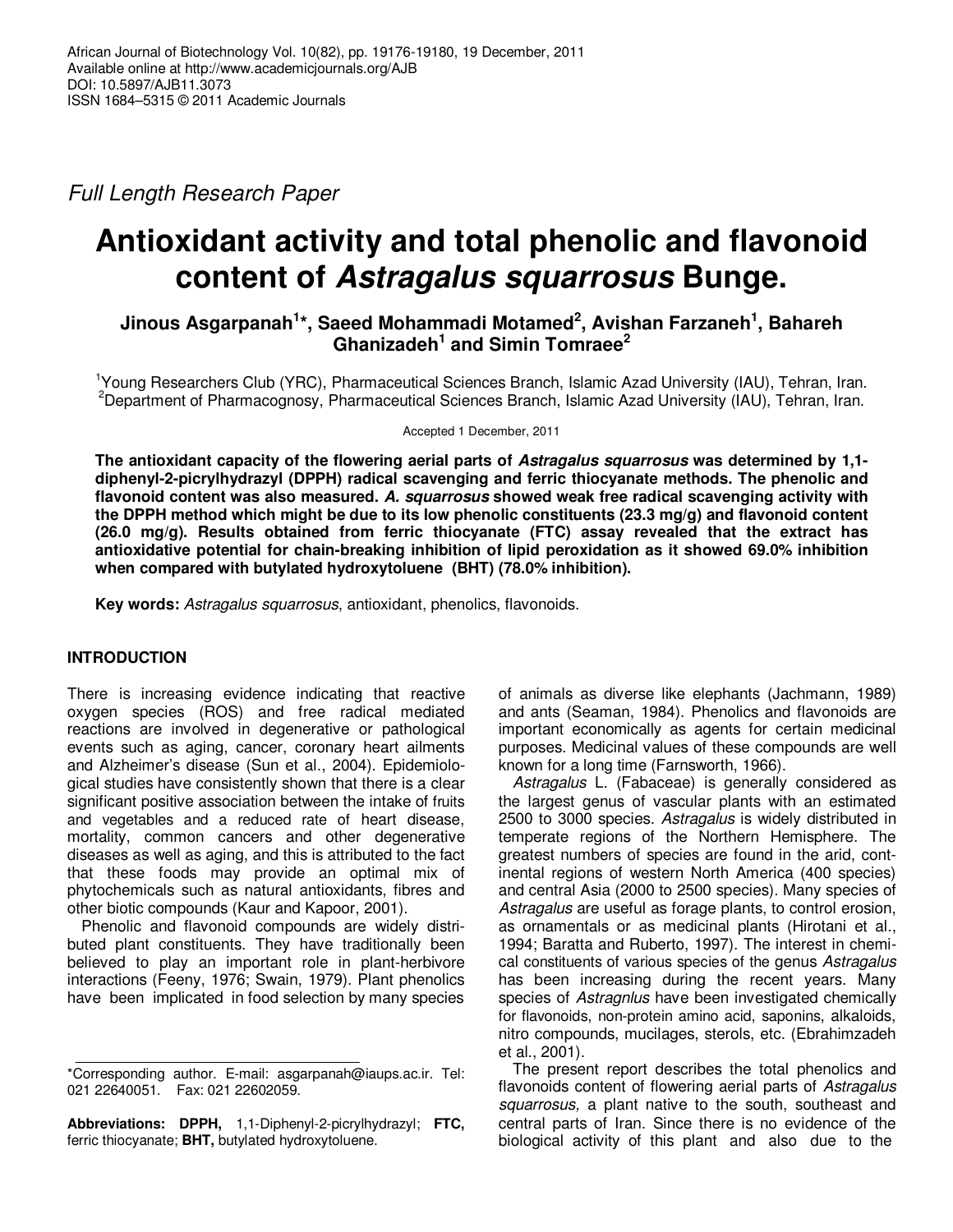interaction between phenolics and flavonoids content and the antioxidant property, we were prompted to determine the antioxidant activity of A. squarrosus by 1,1-diphenyl-2-picrylhydrazyl (DPPH) radical scavenging and ferric thiocyanate methods for the first time.

#### **MATERIALS AND METHODS**

#### **Chemicals and general experimental procedure**

Folin Ciocalteu reagent, 2,2-diphenyl-1- picrylhydrazyl (DPPH), sodium carbonate and the other chemicals used in this experiment were of analytical grade purchased from Sigma-Aldrich.

A. squarrosus was collected from Golpayegan (Isfahan province, Iran) in May 2011 and identified by Dr. G. H. Amin at the Pharmacognosy Department, Islamic Azad University (IAU), Pharmaceutical Sciences Branch, Tehran, Iran. A voucher specimen (No. 343) has been deposited in the herbarium of the Department of Pharmacognosy, Islamic Azad University (IAU), Pharmaceutical Sciences Branch, Tehran, Iran.

#### **Extraction**

300 g dried ground material was extracted by percolator apparatus using 3 L methanol (Merck). The extraction was repeated for 3 times. The extracts were concentrated by rotary evaporator apparatus and the solvent removed to produce a dark green gummy solid. The yield was 63 g total methanol extract. The resulting extract was kept in a clean vial in a dark and cool place for further test study.

#### **DPPH assay**

The antioxidant activity of the extract and the standard was assessed on the basis of the radical scavenging effect of the stable 1,1-diphenyl-2 picrylhydrazyl (DPPH)-free radical activity by modified method (Blois, 1958). The diluted working solutions of the test extract were prepared in methanol. BHT (butylated hydroxytoluene) was used as standard in 4 to 250 mg/L solution. 0.1 mM of DPPH was prepared in methanol and 3 ml of this solution was mixed with 1 ml of different concentrations of sample solution (600 to 3000 mg/L) and standard solution separately. These solution mixtures were kept in the dark for 30 min and optical density was measured at 517 nm using Shimadzu Spectrophotometer. Methanol (1 ml) with DPPH solution (0.1mM, 3 ml) was used as control. The optical density was recorded and % inhibition was calculated using the formula given below (Bors et al., 1992):

Inhibition of DPPH activity  $(\% ) = (A - B / A) \times 100$ 

Where, A is the optical density of the control and B is the optical density of the sample.

#### **Ferric thiocyanate (FTC) method**

The antioxidant activity of the methanolic extract of A. squarrosus on inhibition of lipid peroxidation was determined according to the ferric thiocyanate method as reported by Kikuzaki and Nakatani (1993). A mixture containing the extract (4 ml) in absolute ethanol, final concentration: 200 µg/ml, 2.51% linoleic acid in absolute ethanol (4.1 ml), 0.05 M phosphate buffer pH 7 (8 ml) and distilled water (3.9 ml) was placed in a vial with a screw cap, and then

placed in an oven at 40  $\degree$  in the dark. To this solution (0.1 ml) was added 75% ethanol (9.7 ml) and 30% ammonium thiocyanate (0.1 ml). Three minutes after adding 0.02 M ferrous chloride in 3.5% hydrochloric acid (0.1 ml) to the reaction mixture, the absorbance of red color was measured at 500 nm, each 24 h until one day after absorbance of the control (without sample) reached maximum. BHT was used as standard. % Inhibition of lipid peroxidation is calculated by equation:

Inhibition (%) = Ac - As / Ac  $\times$  100

Where, As is the absorbance of the sample on the day when the absorbance of the control is maximum and Ac is the absorbance of the control on the day when the absorbance of the control is maximum.

#### **Determination of flavonoids and phenolic compounds**

The content of total phenolic compounds in plant ethanolic extracts was determined by Folin–Ciocalteu method (1927). One millilitre of 0.01 g/ml methanolic plant extract was mixed with 5 ml Folin– Ciocalteu reagent (diluted tenfold with distilled water) and 4 ml (7.5 g/100 ml) sodium carbonate. After 1 h at room temperature, the absorption of clear solutions was read at 765 nm. For the preparation of calibration curve, different concentrations of ethanolic gallic acid solutions were mixed with the same reagents as described above, and after 30 min, the absorption of clear solutions was measured. The amount of total phenolic compounds was expressed as gallic acid equivalents (GAE) in milligrams per gram dry plant extract. The experiment was repeated thrice and the mean value was reported.

The content of flavonoids was determined using the aluminium chloride colorimetric method. One milliliter of 0.01 g/ml methanolic plant extract was mixed with 1 ml of 2% AlCl<sub>3</sub> ethanol solution. After 1 h at room temperature, the absorbance was measured at 420 nm. The results were expressed in mg rutin in g dry matter by comparison with standard rutin treated with the same conditions (Kumazawa et al., 2004).

### **RESULTS AND DISCUSSION**

The DPPH radical scavenging activity of A. squarrosus is given in Figure 1. This activity was increased by increasing the concentration of the sample extract. DPPH antioxidant assay is based on the ability of DPPH, a stable free radical, to decolorize in the presence of antioxidants. The DPPH radical contains an odd electron, which is responsible for the absorbance at 517 nm and also for a visible deep purple color. When DPPH accepts an electron donated by an antioxidant compound, the DPPH is decolorized, which can be quantitatively measured from the changes in absorbance. The  $IC_{50}$  value of the extract was 1220 mg/L, as opposed to that of BHT  $(IC_{50} = 23$  mg/L), which is a well known antioxidant (Figure 2). From the above results, it can be concluded that the methanolic extract of A. squarrosus does not possess a potent antiradical activity when compared with BHT.

Ferric thiocyanate method was originally designed for measuring lipid peroxide content, whereby the endpoint measure is the amount of  $Fe^{2+}$  that is oxidized to  $Fe^{3+}$  by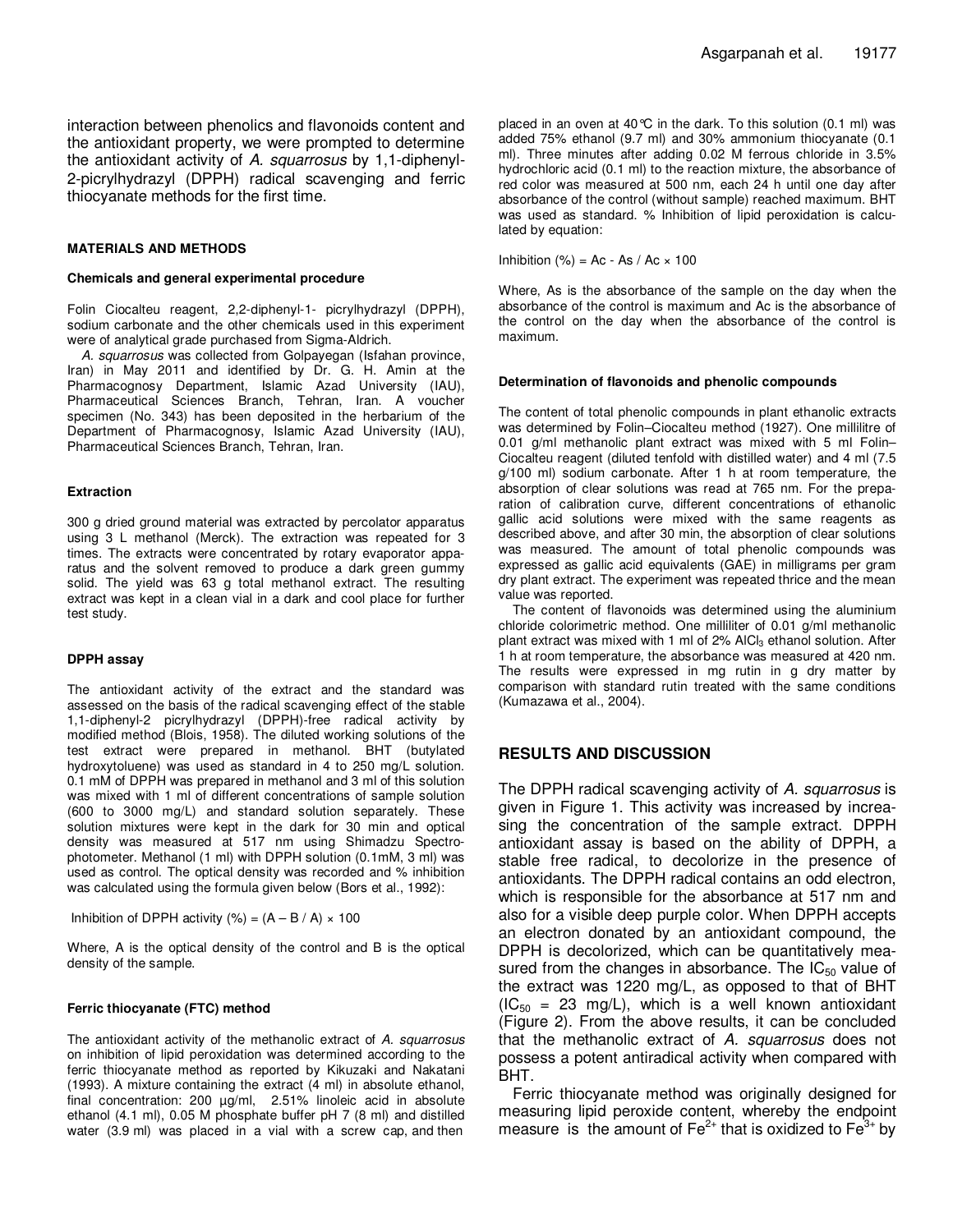

Figure 1. DPPH radical scavenging activity of the methanolic extract of A. squarrosus. Values are the average of triplicate experiments.



**Figure 2.** DPPH radical scavenging activity of BHT. Values are the average of triplicate experiments.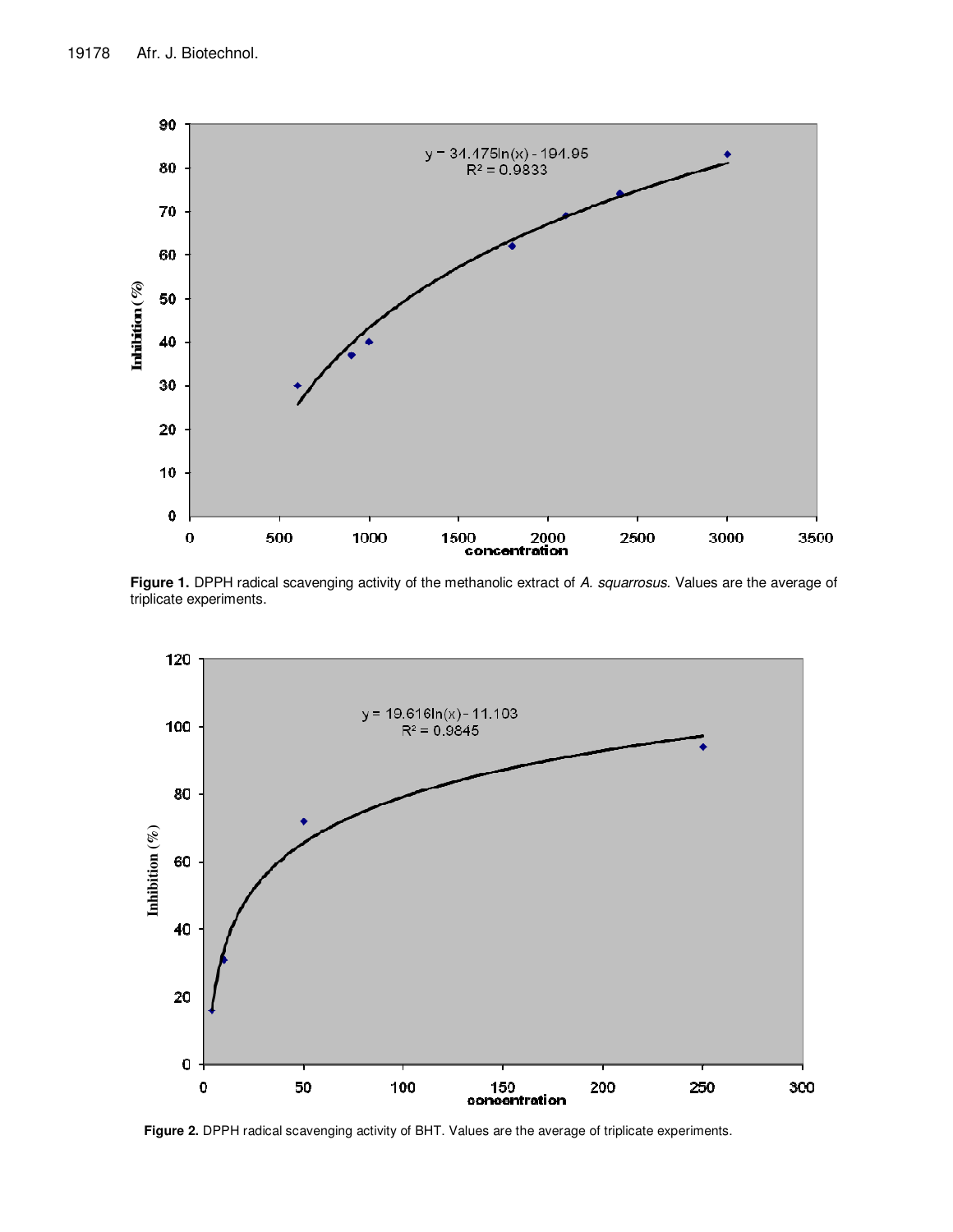

Figure 3. Antioxidant activity of A. squarrosus extract by FTC method. A low absorbance value represents a high level of antioxidant activity.

lipid peroxides. The  $Fe<sup>3+</sup>$ -thiocyanate complex produces a deep red color, which is detectable at 500 nm. The advantage of using ammonium thiocyanate over other coloring reagents is that binding of iron by thiocyanate ion is specific to  $Fe^{3+}$  only, and that the  $Fe^{3+}$ -thiocyanate complex produces a single absorbance peak at 500 nm. Results obtained from FTC assay (Figure 3) revealed that A. squarrosus extract carries the antioxidative potential for chain-breaking inhibition of lipid peroxidation as it has shown 69.0% inhibition when compared with BHT(78.0% inhibition).

Total phenolics concentration equivalents of gallic acid was estimated. Gallic acid being the most important polyphenol in natural products was used to determine the phenolics of A. squarrosus which is found to be 23.3 mg/g in plant extract. Total flavonoid content equivalents of rutin was estimated. Rutin being one of the most important flavonoid in natural products was used to determine the flavonoid content of A. squarrosus which is found to be 26.0 mg/g in plant extract.

A. squarrosus showed low free radical scavenging activity which might be due to its low phenolic constituents and flavonoid content when compared with plants belonging to Lamiaceae family (a plant family with high flavonoid and phenolics content), especially that only some flavonoids with specific molecular structure show radical scavenging activity. On the other hand, results of studies on the antioxidant activity of the roots of A. squarrosus show significant inhibitory effect on DPPH radical, due to high polysaccharide content in the roots (Hao and Zhaobao, 2010), therefore weak free radical scavenging activity of A. squarrosus might be related to the lack of polysaccharides in the aerial parts of the plant as well.

Although, flavonoids can inhibit lipid peroxidation (Haraguchi, 2001), there are some reports that terpenoids